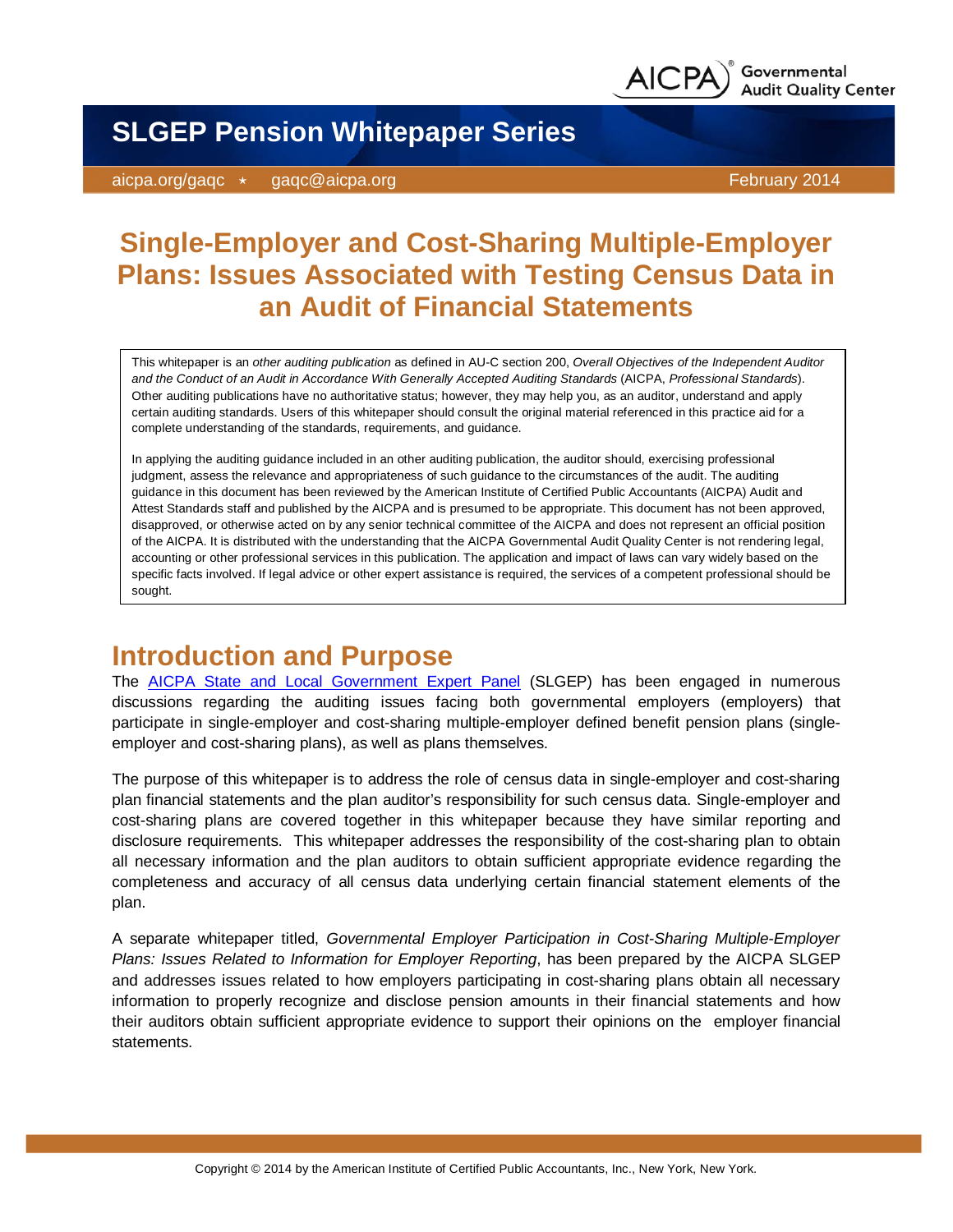## **AICPA SLGEP Guidance**

Currently, there is no specific guidance as to single-employer or cost-sharing plan auditors' responsibility over census data in the AICPA Audit and Accounting Guide, *State and Local Governments* (SLG Guide). In light of the new GASB pension standards, the AICPA SLGEP has developed the following guidance that will be incorporated into a future edition of the SLG Guide.

#### **Census Data: Single-Employer and Cost-Sharing Plans**

Certain financial statement assertions of single-employer plans (that is, total pension liability) and costsharing plans (that is, total pension liability, contribution revenues, and contribution receivables) are dependent on the completeness and accuracy of census data. The auditor's consideration of the relevant financial statement assertions dependent on census data begins with understanding the processes and controls used by management of the plan to support the completeness and accuracy of the census data that is ultimately provided to the actuary. This would include the processes and controls over significant elements of census data received from participating employers on active employees as well as the census data controlled by the plan which typically include inactives and retirees. Significant elements of census data may include: date of birth; date of hire or years of service; marital status; eligible compensation; class of employee; gender; date of termination or retirement; spouse date of birth; and employment status (active, inactive, retired). The following discussion is provided to assist auditors as they consider management processes and controls surrounding census data.

#### **Plan Management's Responsibility for Completeness and Accuracy of Census Data**

Management of single-employer and cost-sharing plans is responsible for the preparation and fair presentation of the financial statements in accordance with the applicable financial reporting framework, including completeness and accuracy of census data. Management is also responsible for the design, implementation, and maintenance of internal control relevant to the preparation and fair presentation of financial statements that are free from material misstatement, whether due to error or fraud.

Effective management processes over census data separately identify the applicable risk of error related to the significant elements of census data for the various individual plan participants because the risks may differ depending on whether a participant is active, inactive, or retired. Accordingly, management of the plan would likely have different controls to address the applicable risks for active, inactive, and retired employees. For example, eligible compensation is more likely to be a significant element of census data for active employees because of the risk of error for reporting compensation directly impacts the calculation of the total pension liability. Conversely, eligible compensation would not be a significant element of census data for inactive employees or retirees as they are no longer earning wages. Therefore, management would likely have more robust processes and controls related to active employees for this element.

Effective plan management processes for the census data of active employees of a plan include procedures to verify the underlying payroll records of the participating employers to determine that the information provided is accurate and complete. The frequency and extent of such verification may be determined by the plan based on the assessed level of risk of error for each of the participating employers.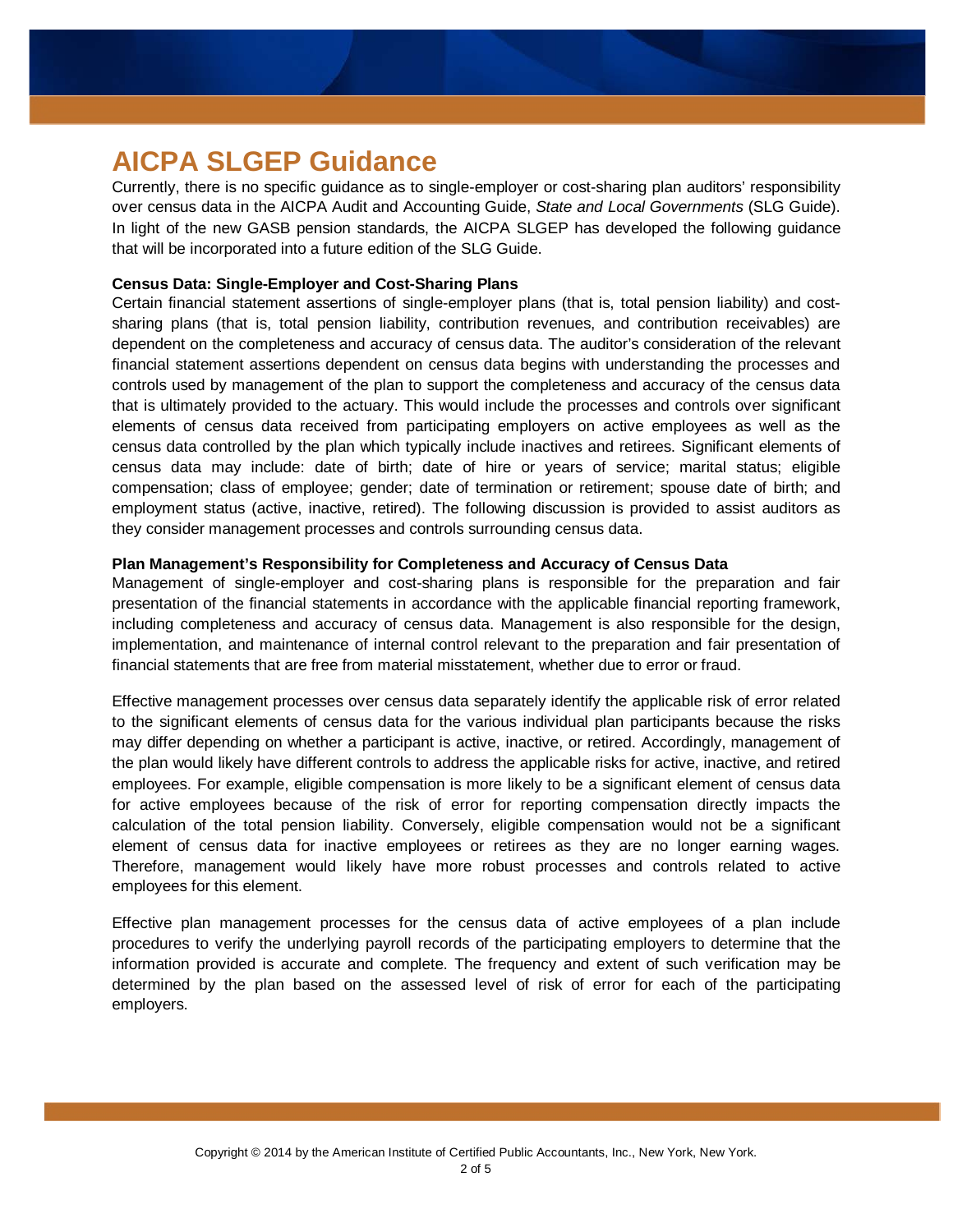### **Internal Control Considerations by Single-Employer and Cost-Sharing Plan Auditor When Effective Management Process Lacking**

The absence of effective management processes and controls by the plan to sufficiently address the appropriate risks and verify the underlying payroll records of participating employer census data in a single-employer or cost-sharing plan is a deficiency in internal control over financial reporting. The plan auditor should follow the guidance contained in AU-C 265, *Communicating Internal Control Related Matters Identified in an Audit,* when evaluating the implications of control deficiencies and whether they should be communicated to those charged with governance.

### **Cost-Sharing Plan Auditor's Responsibility for Testing Completeness and Accuracy of Census Data**

To provide a basis for designing and performing audit procedures over the total pension liability, contribution revenue, and contributions receivable including census data, the auditor should identify and assess the risks of material misstatement of these elements. For this purpose, the auditor should:

- 1. Obtain an understanding of the processes and controls used by the plan's management to support the completeness and accuracy of census data provided to the actuary.
- 2. Consider the likelihood of misstatement and whether the potential misstatement is of such a magnitude that it could result in a material misstatement of the total pension liability, contribution revenue, or contributions receivable.

The nature, timing, and extent of substantive procedures to be performed by the auditor over the census data and the underlying payroll records of employers will depend on the assessed risk of material misstatement of the relevant elements and whether management has effective processes to determine the completeness and accuracy of census data provided to the actuary. In any event, in order to obtain sufficient appropriate audit evidence, it is necessary to select a representative group of contributing employers each year on a rotating basis for testing underlying payroll records of employees who are potentially eligible for participation in a cost-sharing plan. Ordinarily, it is more efficient for the auditor to take a control based approach to testing census data and the underlying payroll records of the employers when management has effective processes and controls over the census data.

When planning substantive testwork, the auditor of the cost-sharing plan uses judgment in determining which employers, if any, represent individually important employers to be directly tested at the employer's site annually and separated from the remaining population that is to be tested on a rotating basis. For example, an auditor may decide that any employer that constitutes more than 20 percent of the covered payroll will be considered individually important. Based on the composition of many plans, there may not be any individually important employers or they will likely be limited to one or two.

Once individually important employers have been identified, a risk-based approach may be used to determine which of the remaining employers to select for testing.

The auditor may find the following qualitative factors helpful when selecting employers to test:

- The size of the employer in relation to a plan;
- Past errors or control deficiencies of an employer;
- Length of time since procedures under this section were last performed at an employer;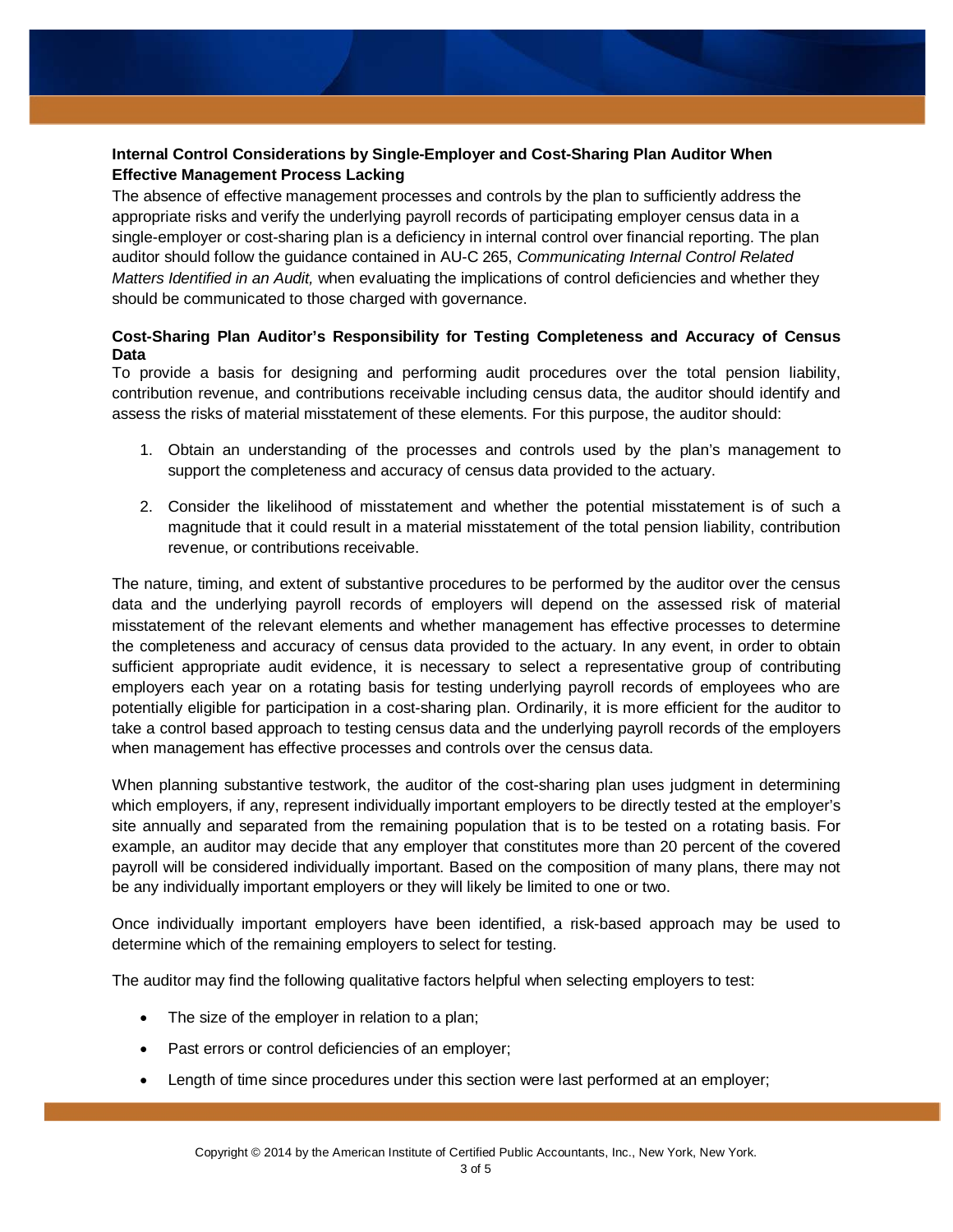- Whether there have been significant changes in the workforce of an employer;
- Results of internal analysis (analytical procedures) of employer information;
- New or terminating employer; and
- Whether the financial statements of participating employers are audited and have received unmodified opinions.

The frequency of procedures to be performed by the plan auditor at each employer will depend on the number of employers participating in the plan, the relative size of each employer, and the individual risk assessments. However, note that there often may be circumstances for which employers are not tested as part of such a cycle because they are relatively small and considered to be inconsequential to the plan, both individually and when aggregated with other small employers not subject to testing.

The level and extent of testing depends on whether the plan has effective controls over census data reported by employers to the plan, including a plan management process for verifying the underlying payroll records of the participating employers to determine that the information provided is accurate and complete. Auditor judgment will be needed to determine the approach used to select the employers for the purpose of testing underlying payroll records.

For example, the auditor may develop an approach such that employers representing at least five percent of the participating employees are directly tested at the employer's site at least once every five years. The number of participating employers that individually meet the five percent criteria will vary by plan and in some cases be limited to just a few. The auditor's approach for directly testing the remaining population of participating employers at their sites, which for some plans could number in the thousands, could be such that the remaining participating employers are tested on an approximate 10-year cycle.

Under such a risk-based approach, if the plan auditor cannot or does not perform site visits to directly test census data at each employer selected for testing, such census data could be tested by the employer's auditor as part of an examination engagement in accordance with AT section 101, *Attest Engagements* (AICPA, *Professional Standards*). The plan auditor could then use such examination engagements as substantive evidence in lieu of directly performing the procedures, assuming such engagements are designed to encompass the completeness and accuracy of the census data and the selection of employers subject to the examination engagements, are determined by the plan auditor.

When examination engagements on census data are performed by employer auditors, the plan auditor would still have to determine if there is sufficient reliable evidence over the completeness and accuracy of the census data underlying the plan's financial statement amounts.

As for the census data related to inactive employees and retirees, the plan auditor can directly test records maintained by the plan to obtain sufficient appropriate evidence that the census data reported for inactive employees and retirees to the actuary is correct.